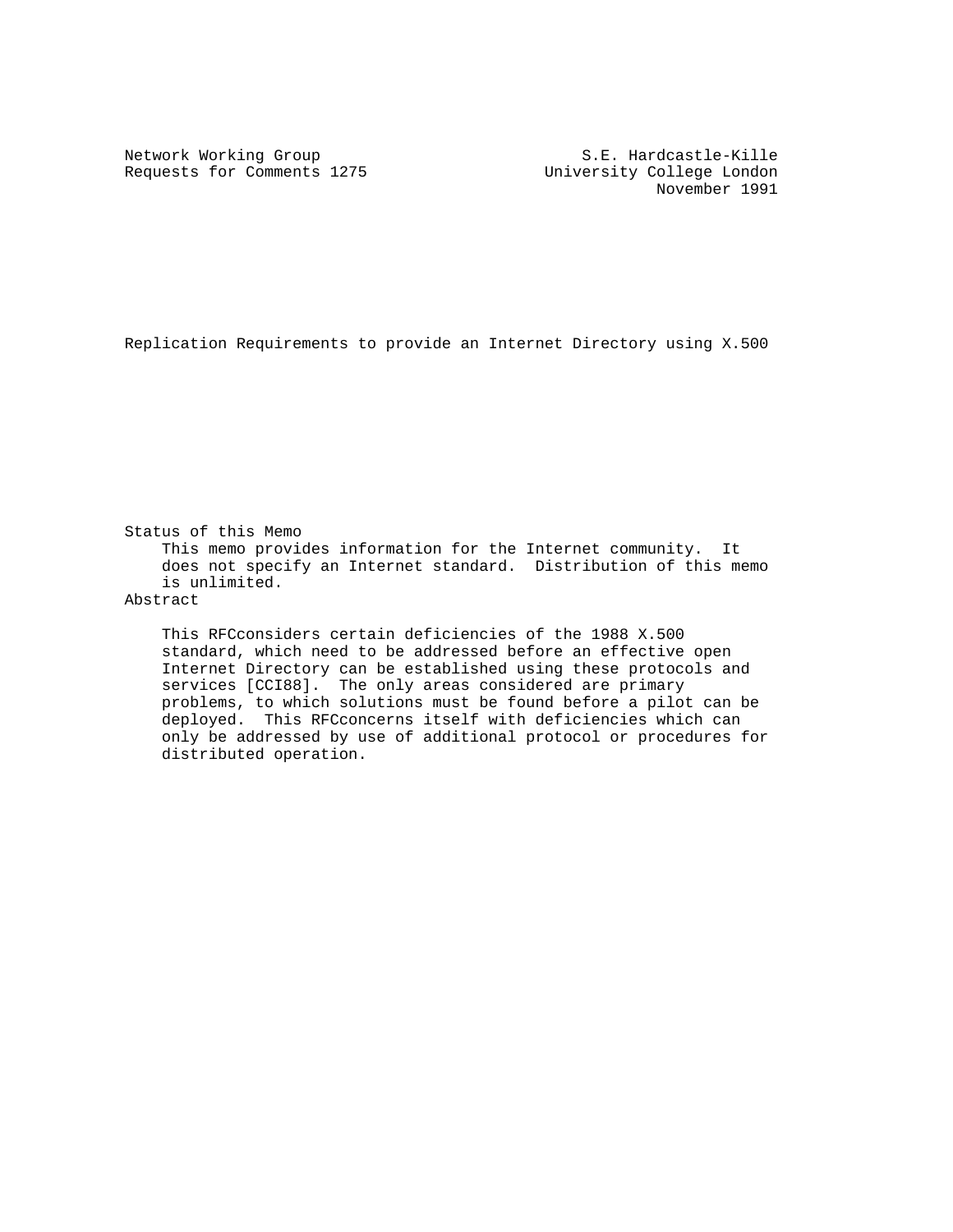## 1 Distributed Operation Extensions

The Internet Directory will operate DSAs over TCP/IP using RFC 1006 [RC87], and DSAs over the an ISO Network Service. Distributed operation procedures should not require full connectivity.

## 2 Knowledge Replication

Knowledge information is critical to resolution of names, and performing searches. Knowledge information high up the tree needs to be widely available. Consider resolving a name below ''Country=US''. To do this, a DSA needs to have full knowledge at this point. Many DSAs need to be able to do this, in order to give reasonable response and availability. It would be an unacceptable bottleneck to force such resolution to a single or small number of DSAs. To replicate this knowledge widely, a systematic approach to replication is needed.

## 3 Data Replication

Searches are often made at the root and country level, and this is a vital service (e.g., an approximate match of an organisation name). Data needs to be collected in such a way that this sort of searching is reasonably efficient. The usual X.500 approach of subordinate references militates against this. At a node in the DIT, subordinate references to the entries below are held. These entries will be in many DSAs, each of which needs to be accessed in order to perform the single level search. It is suggested that replication of data is necessary to achieve this.

The major requirement for this replication is high up the DIT, where information must be replicated between different implementations. At lower levels of the DIT, it is reasonable for DSAs to be of the same implementation and to use implementation specific techniques in order to achieve performance and availability.

## 4 Alternate DSAs

When a DSA Referral is returned, only the master DSA is indicated. This will lead to a single point of failure. It seems important to allow for additional references to slave copies, in order to get

Hardcastle-Kille Page 1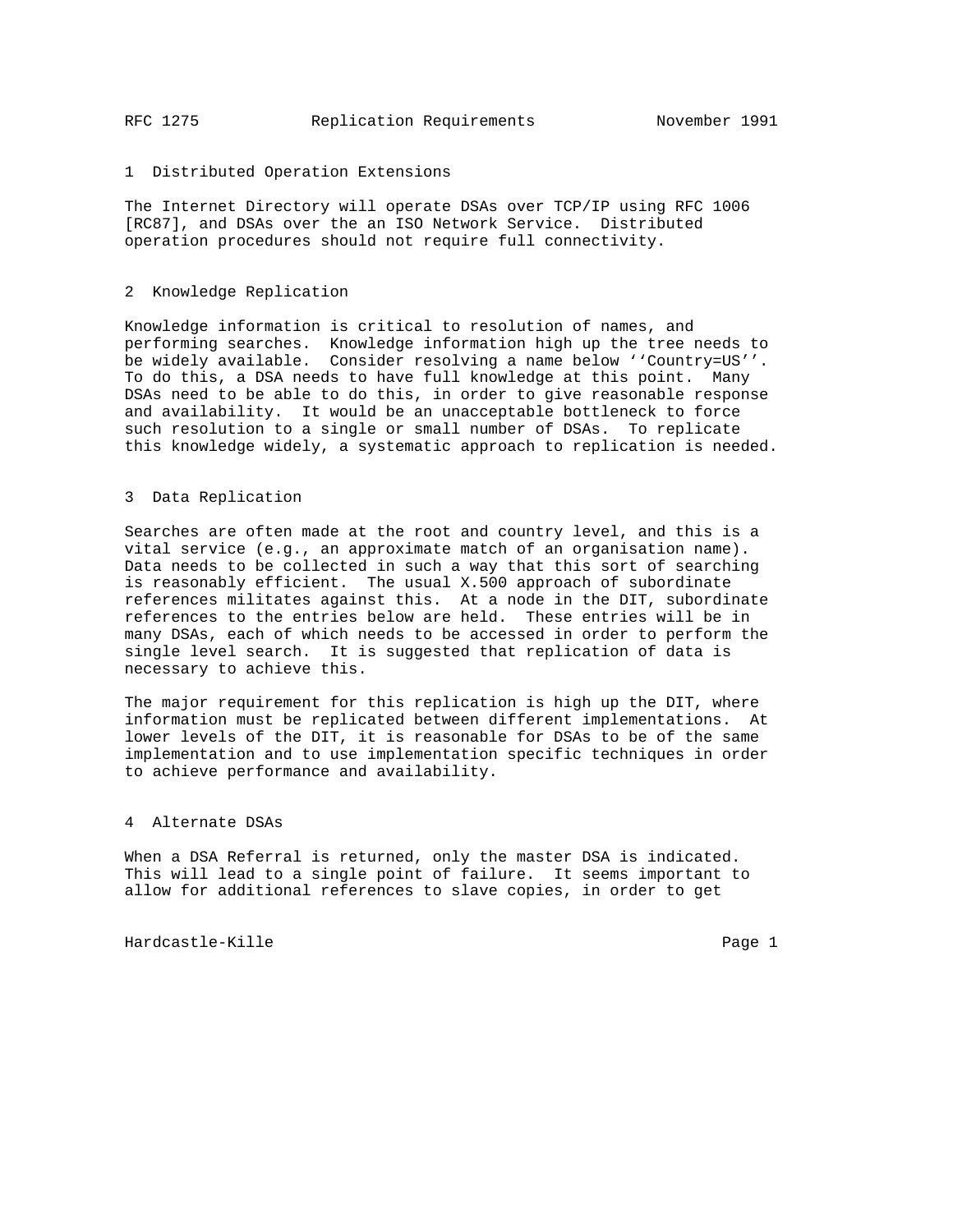better availability. This needs to be solved in conjunction with the problem described in the previous section.

5 Guidelines for use of Replication

To be effective, the replication specification needs to provide guidelines for deployment in the pilot, in order to meet the desired service criteria.

6 Some scaling targets

Most techniques for replication have scaling limits. It is important that mechanisms used do not stress the limits of the mechanism. The order of magnitude envisioned in the pilot is 100 000 non-leaf entries and several million leaf entries.

References

- [CCI88] The Directory --- overview of concepts, models and services, December 1988. CCITT X.500 Series Recommendations.
- [RC87] Marshall T. Rose and Dwight E. Cass. ISO Transport Services on top of the TCP. Request for Comments 1006, Northrop Corporation Technology Center, May 1987.
- 7 Security Considerations

Security considerations are not discussed in this memo.

8 Author's Address

 Steve Hardcastle-Kille Department of Computer Science University College London Gower Street WC1E 6BT England

Hardcastle-Kille **Page 2**